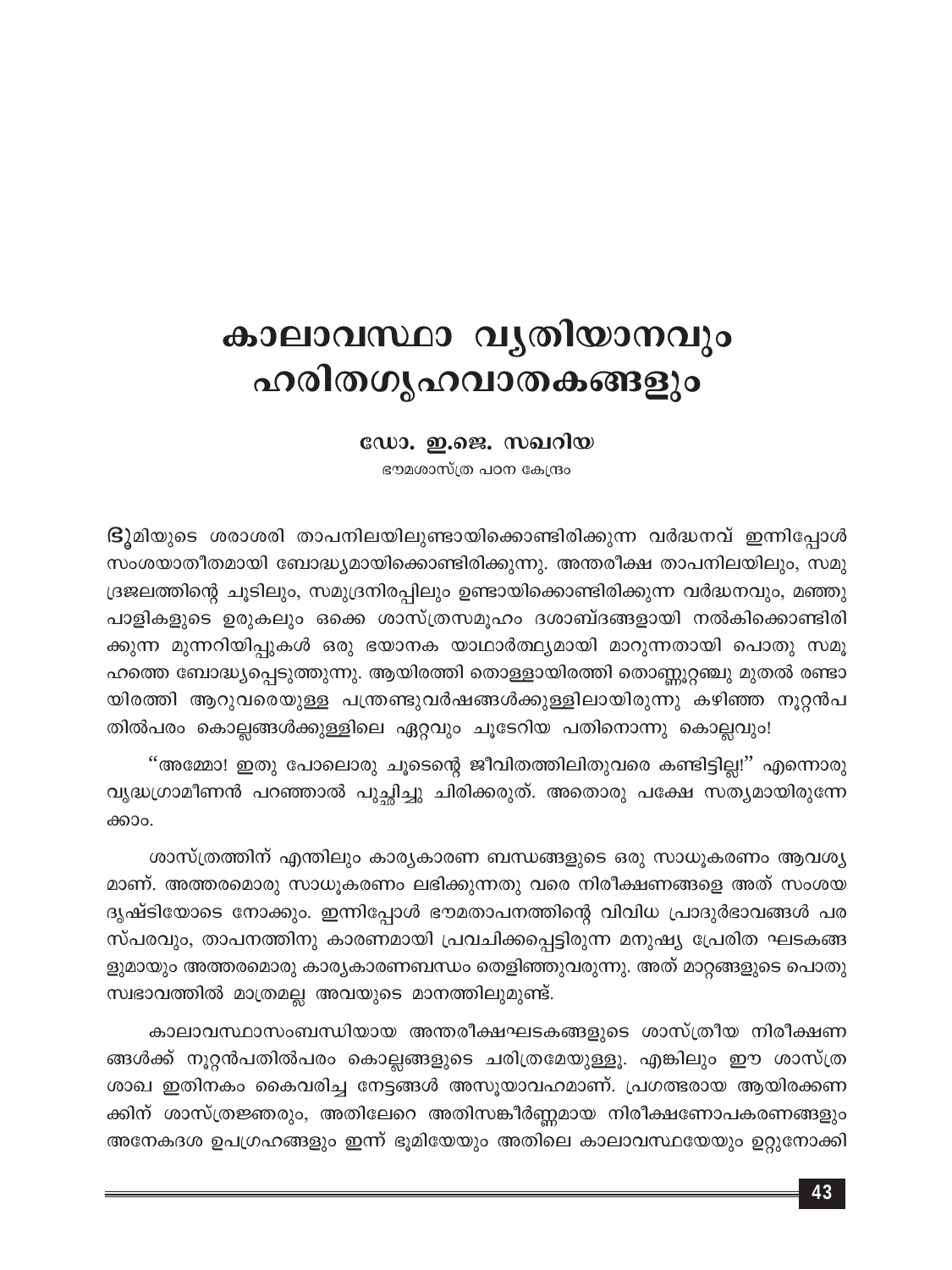ക്കൊണ്ടിരിക്കുന്നു. ലോകത്തിലെ ഏറ്റവും ശക്തിയേറിയ കമ്പ്യൂട്ടറുകൾ ഇന്ന് കാലാ വസ്ഥാ മാറ്റത്തിന്റെ സാദ്ധ്യതകളെപ്പറ്റി 'ചിന്തിച്ച് തല പുകയ്ക്കുന്നു.' ഈ മികവാണ് ഇന്ന് കാലാവസ്ഥാ മാറ്റത്തെപ്പറ്റി ശാസ്ത്രസമൂഹം നൽകുന്ന മുന്നറിയിപ്പുകൾക്ക് വിശ്വാ സ്യതയേകുന്നതും.

കാലം തെറ്റിയ മഴയും, വഴിമാറിപ്പോവുന്ന കാലവർഷവും, കലിതുള്ളുന്ന ചുഴലി ക്കാറ്റും, മടിച്ചുനിൽക്കുന്ന ഹിമപാതവും, ഉയരുന്ന സമുദ്രനിരപ്പും, ഉരുകുന്ന മഞ്ഞുപാ ളിയും എല്ലാം കാലാവസ്ഥാ മാറ്റത്തിന്റെ ബഹിർഭാവങ്ങളായി കണക്കാക്കപ്പെടുന്നു.

ഒരുപക്ഷേ ഇന്ന് ലോകജനതയെയാകെ ആകാംക്ഷഭരിതരാക്കുന്ന ഏറ്റവും വലിയ പ്രശ്നം ഇതു തന്നെയാണ്. യു.എൻ.എഫ്.സി.സി. (UNFCC) യും, ഐ.പി.സി.സി. (IPCC) യും, ക്യോട്ടോ പ്രോട്ടോക്കോളും (Kyoto Protocol), സ്റ്റേൺ റിവ്യൂവും (Stern Review) ഒക്കെ ഇന്ന് സാധാരണക്കാർക്ക് പരിചിതങ്ങളായ പേരുകളാണ്. ലോകരാഷ്ട്രങ്ങളാ കട്ടെ കാലാവസ്ഥാ മാറ്റത്തിന്റെ ഉത്തരവാദിത്വത്തെപ്പറ്റി ആരോപണ പ്രത്യാരോപണങ്ങ ളുടെ വഴിയിലാണ്. ജനസംഖ്യയിൽ മുന്നിൽ നിൽക്കുന്ന ഏഷ്യൻ രാജ്യങ്ങളാണ് കാലാ വസ്ഥാ മാറ്റത്തിനുത്തരവാദികൾ എന്ന് അമേരിക്ക ആരോപിക്കുമ്പോൾ എണ്ണത്തിൽ ശുഷ്കരായ പടിഞ്ഞാറൻ പൗരൻമാരുടെ ആർത്തിയാണ് ഇതിനെല്ലാം കാരണമെന്ന് മറിച്ചും. ഈ ഭൂമിയും അതിലെ വിഭവങ്ങളും മാനവവംശത്തിന്റെയാകെ ഉപഭോഗത്തിനു ള്ളതാണെന്ന ചിന്താഗതി പുലരുംവരെ ഇതു തുടർന്നേക്കും.

#### കാരണങ്ങൾ

കാലാവസ്ഥാ മാറ്റത്തിനു കാരണമായി പ്രവചിക്കപ്പെട്ടിരുന്നതും ഇന്നിപ്പോൾ പൊതുവേ അംഗീകരിക്കപ്പെട്ടതുമായ കാരണം അന്തരീക്ഷത്തിലെ ഹരിതഗൃഹവാതക ങ്ങളുടെ അളവിലുണ്ടാകുന്ന വർദ്ധനയാണ്. കാർബൺ ഡയോക്സൈഡ് (Carbon dioxide -  $CO_2$ ), മീഥേൻ (Methane -  $CH_4$ ), നൈട്രസ് ഓക്സൈഡ് (Nitrous Oxide - N<sub>2</sub>O) തുട ങ്ങിയവയാണ് പ്രധാന ഹരിതഗൃഹവാതകങ്ങൾ. ഹരിതഗൃഹ (greenhouse) മെന്നത് തണുത്ത കാലാവസ്ഥ നിലവിലുള്ള പ്രദേശങ്ങളിലെ കണ്ണാടിചില്ലുകൾ കൊണ്ടുണ്ടാ ക്കിയ കെട്ടിടങ്ങളാണ്. ഇവയിലെ താപനില പുറത്തേതിനെക്കാൾ കൂടുതലായിരിക്കു മെന്നതുകൊണ്ട് പച്ചക്കറികളും മറ്റും വളർത്താൻ ഉപയോഗിച്ചുവരുന്നു. ഇതിനുള്ളിലെ താപനില കൂടാൻ കാരണം ഉള്ളിൽ കടക്കുന്ന സൗരോർജ്ജം പുനർവികിരണം വഴി നഷ്ടപ്പെടാതെ തടുത്തുനിർത്തപ്പെടുന്നു എന്നതാണ്. ഇതാണ് ഹരിതഗൃഹപ്രഭാവം (greenhouse effect). ഇതിനോട് സമാനമായ രീതിയിലാണ് അന്തരീക്ഷത്തിലെ ഹരിത ഗൃഹവാതകങ്ങളും പെരുമാറുന്നത്. ഭൂമിയിലെ സ്വാഭാവിക ഊർജ്ജ സ്രോതസ്സുകളെല്ലാം തന്നെ, ജിയോതെർമൽ (geothermal) എനർജി ഒഴികെ എല്ലാം സൂര്യനിൽ നിന്നും ലഭി ക്കുന്നതാണ്. അൾട്രാവയലറ്റും (ultraviolet), സൂര്യപ്രകാശമായി നാം കാണുന്ന വിവിധ വർണ്ണപ്രകാശവും (visible light), താപവികിരണങ്ങളും (Infra red), റേഡിയോ തരംഗ ങ്ങളും എല്ലാം ഉൾപ്പെടുന്ന വിദ്യുത് കാന്തിക തരംഗശ്രേണിയായാണ് സൗരോർജ്ജം ലഭിക്കുന്നത്. ഇതിൽ അൾട്രാവയലറ്റ് തരംഗദൈർഘ്യം കുറഞ്ഞതും, താപവികിരണ ങ്ങൾ തരംഗദൈർഘ്യം കൂടിയതുമായ വികിരണങ്ങളാണ്. വിവിധ വസ്തുക്കളുടെയും, വാതകങ്ങളുടെയും തന്മാത്രകൾ പ്രത്യേക തരംഗദൈർഘ്യമുള്ള വികിരണങ്ങളെ ആഗി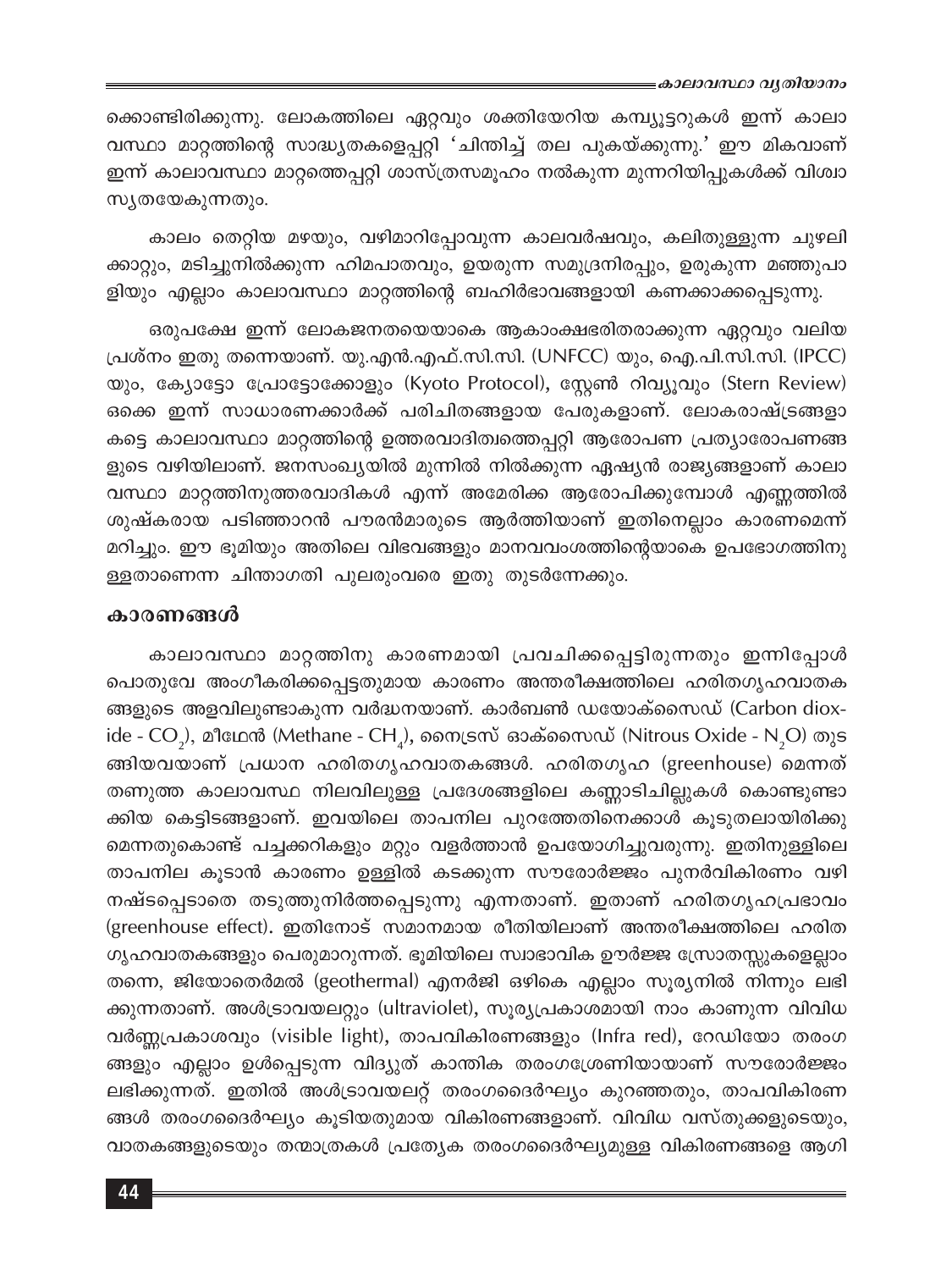രണം ചെയ്യുന്നു. ഈ പ്രത്യേക തരംഗദൈർഘ്യങ്ങൾ, മനുഷ്യരുടെ വിരൽതുമ്പത്തെ വിരലടയാളം പോലെ, ഓരോ തന്മാത്രക്കും സ്വതസിദ്ധമായുള്ളതും അവയെ തിരിച്ചറി യാൻ ഉപയോഗപ്പെടുംവിധം സവിശേഷവുമാണ്. നമ്മുടെ ഹരിതഗൃഹവാതകങ്ങൾക്ക് താപവികിരണ ശ്രേണിയിൽ (Infrared radiation) ശക്തമായ ആഗിരണ ശേഷിയുണ്ട്. എന്നാൽ അവയ്ക്ക് അൾട്രാവയലറ്റ്വിസിബിൾ ശ്രേണികളിൽ പറയത്തക്ക ആഗിരണ ശേഷിയൊട്ടില്ല താനും. ഇതു നിമിത്തം സൂര്യനിൽ നിന്നും ഭൂമിയിലെത്തുന്ന സൗരോർജ്ജം ഭൗമാന്തരീക്ഷത്തിലൂടെ കാര്യമായ തടസ്സമൊന്നുമില്ലാതെ ഭൗമോപരിത ലത്തിലെത്തുന്നു.

ശൂന്യാകാശത്തിലേക്ക് തിരികെ പ്രതിഫലിപ്പിക്കപ്പെടുന്നതൊഴികെയുള്ള ഊർജ്ജം ഭൗമോപരിതലത്തിലെ വിവിധ വസ്തുക്കൾ ആഗിരണം ചെയ്യുകയും അവയുടെ താപ നില ഉയരുകയും ചെയ്യുന്നു. ഈ ചൂട് താപവികിരണങ്ങളായി പുറന്തള്ളപ്പെടുകയും അങ്ങനെ ഉപരിതലം തണുക്കേണ്ടതുമാണ്. എന്നാൽ ഈ താപവികിരണങ്ങളെ അന്ത രീക്ഷത്തിലെ ഹരിതഗൃഹവാതകങ്ങൾ ആഗിരണം ചെയ്യുകയാൽ ഈ ഊർജത്തിന് ഭൗമാ ന്തരീക്ഷം വിട്ട് പുറത്ത് പോകാനാവുന്നില്ല. ചുരുക്കിപറഞ്ഞാൽ അഭിമന്യുവിനെപ്പോലെ അന്തരീക്ഷമാകുന്ന പത്മവ്യൂഹം ഭേദിച്ച് അകത്തുകടന്ന സൗരോർജ്ജത്തിന് പുറത്തേക്ക് കടക്കാനാവാതെ കുഴങ്ങുന്നു. ഫലം ഭൗമാന്തരീക്ഷത്തിന്റെ തണുക്കൽ തടയപ്പെടുകയും ചൂട് ഉയരുകയും ആണ്. ഇങ്ങനെയാണ് ഹരിതഗൃഹവാതകങ്ങൾ ഭൗമതാപനത്തിന് കാര ണമാകുന്നത്. എന്നുവച്ച് ഹരിതഗൃഹവാതകങ്ങൾ വില്ലൻമാരൊന്നുമല്ല. ഭൂമി ജീവിവാസ യോഗ്യമായത് അന്തരീക്ഷത്തിൽ അവ ഉണ്ടായതുകൊണ്ടാണ്. സൂര്യനിൽ നിന്നും ഭൂമി യിലേക്കും ചന്ദ്രനിലേക്കുമുള്ള ശരാശരി അകലം ഏതാണ്ട് തുല്യമാണല്ലോ. എന്നിട്ടും ഭൂമിയിലെ താപനില ഏകദേശം പതിനാലു ഡിഗ്രിയും (14°C) ചന്ദ്രനിലേത് പൂജ്യത്തിനും അൻപതുഡിഗ്രി താഴെയും (-50℃) ആണ്. ചന്ദ്രോപരിതലത്തിലെ ശരാശരി പകൽചൂട് 107°C ആണ്. ശരാശരി രാത്രിതാപനിലയാവട്ടെ -150°C ഉം. ഇതിൽ നിന്നും വിഭിന്ന മായി ഭൂമിയിൽ താരതമ്യേന 'സമശീതോഷ്ണമായ' കാലാവസ്ഥയുണ്ടാവാൻ കാരണം ഭൗമാന്തരീക്ഷവും അതിലെ ഹരിതഗൃഹവാതകങ്ങളുമാണ്. അവയുടെ അഭാവത്തിൽ ഭൂമിയിലും കഠിനമായ താപവ്യതിയാനങ്ങളുണ്ടാവുകയും തന്നിമിത്തം ജീവൻ തന്നെ അസാദ്ധ്യമാവുകയും ചെയ്തേനെ. എന്നാൽ സമീപകാലത്ത്, അതായത് കഴിഞ്ഞ നൂറ്റൻപതു വർഷങ്ങൾക്കുള്ളിൽ, അന്തരീക്ഷത്തിൽ ഇവയുടെ തോത് ഉയരാൻ തുടങ്ങി. ശരാശരി പറഞ്ഞാൽ വരണ്ട (dry air) അന്തരീക്ഷവായുവിന്റെ 78.1% നൈട്രജനും (Nitrogen - N<sub>2</sub>), 20.9% ഓക്സിജനും (Oxygen - O<sub>2</sub>), 0.93% ആർഗണും (Argon - Ar) ആണ്. ഇവയത്രയും കൂടി 99.93 ശതമാനമായി. ബാക്കി എല്ലാം കൂടി 0.1% ത്തിലും താഴെയാ ണ്. ഇതിനുള്ളിലാണ് ഹരിഗൃഹവാതകങ്ങളുടെ ആകെത്തുക. ഇത്ര ചെറിയ അളവിനു ള്ളിൽ ഉണ്ടായ വ്യതിയാനങ്ങളാണ് ഇന്ന് നമ്മെ ആകാംക്ഷാഭരിതരാക്കും വിധത്തിലുള്ള കാലാവസ്ഥാ മാറ്റത്തിന് കാരണമായത്.

നേരത്തെ പറഞ്ഞതുപോലെ പ്രധാന ഹരിതഗൃഹ വാതകങ്ങൾ കാർബൺഡയോ ക്സൈഡും, മീഥേനും, നൈട്രസ് ഓക്സൈഡുമാണ്. പ്രധാനം എന്നു പറയുന്നത് ഇവ യുടെ താപനത്തിനുള്ള കഴിവും (GWP - Global Warming Potential), അന്തരീക്ഷത്തിലെ ഇപ്പോഴത്തെ തോതും കണക്കിലെടുത്തിട്ടാണ്. ഹരിതഗൃഹവാതകങ്ങളുടെ താപനശേഷി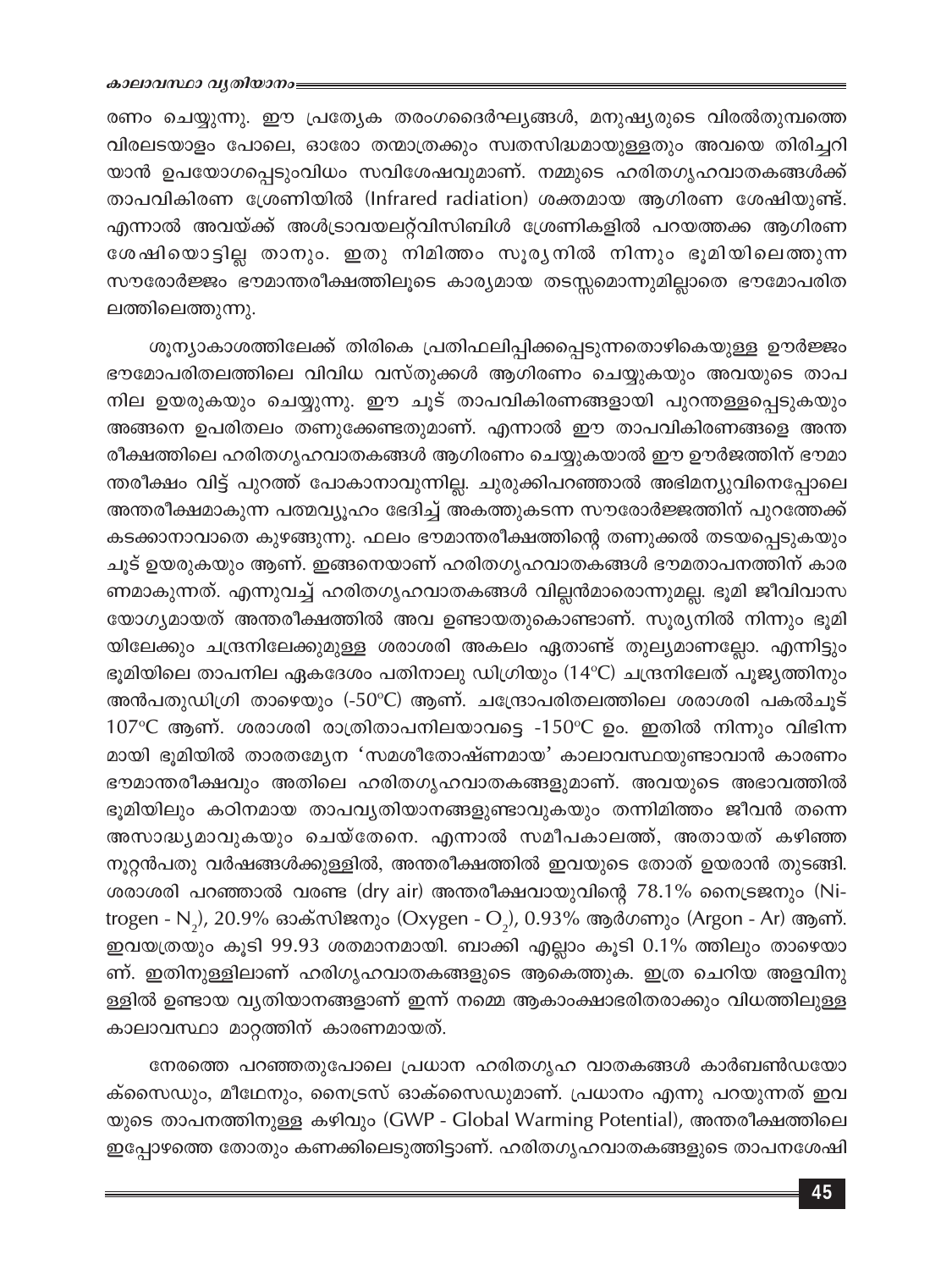(GWP) കണക്കാക്കുന്നത് അവയെ കാർബൺഡയോക്സൈഡുമായി താരതമൃപ്പെടുത്തി യിട്ടാണ്. അതായത് കാർബൺഡയോക്സൈഡിന്റെ താപനശേഷി ഒന്ന് (1) ആയി കണ ക്കാക്കിയിട്ടുണ്ട്. ഇതിന് ഈ വാതകത്തിന്റെ അന്തരീക്ഷത്തിലെ ജീവിതകാലം (Atmospheric residence time) കൂടി കണക്കിലെടുക്കുന്നുണ്ട്. അതനുസരിച്ച് മീഥേനിന്റെ താപ നശേഷി ഇരുപത്തൊന്നും (21) നൈട്രസ് ഓക്സൈഡിന്റേത് ഇരുന്നൂറ്റിപ്പത്തും (210) ആയി കണക്കാക്കുന്നു.

# കാർബൺഡയോക്സൈഡ്  $(CO, )$

 $\mathrm{CO}_2$ , കാർബൺ അടങ്ങിയ വസ്തുക്കളുടെ ദഹന (combustion) ത്തിലൂടെ ഉണ്ടാ വുന്നു. പെട്രോളിയം, കൽക്കരി, പ്രകൃതിവാതകം, വിറക് എന്നു വേണ്ട ഒട്ടുമിക്ക എല്ലാ ഇന്ധനങ്ങളും (ആണവ ഇന്ധനവും, ഹൈഡ്രജനും ഒഴിച്ച്) കാർബൺ ഡയോക്സൈഡ് ഉൽപ്പാദിപ്പിക്കുന്നു. ഇത് സാധാരണ ഊഷ്മാവിലും മർദ്ദത്തിലും ഒരു വാതകമാണ്. ഉയർന്ന മർദ്ദത്തിൽ തണുപ്പിച്ചാൽ ദ്രവമായും, ഖരമായും മാറ്റാമെങ്കിലും ജലത്തിൽ നന്നായി ലയിക്കുമെന്നതിനാൽ സമുദ്രജലത്തിൽ ഇതിന്റെ വലിയൊരു ശേഖരമുണ്ട്. അതിനാൽ സമുദ്രജലത്തിന്റെ ചൂട് ഉയർന്നാൽ അതിൽ ലയിച്ചിരിക്കുന്ന കാർബൺ ഡയോക്സൈഡ് വൻതോതിൽ അന്തരീക്ഷത്തിലേക്ക് പുറന്തള്ളപ്പെടുമെന്ന ഭയവും ശാസ്ത്രജ്ഞർക്കു ണ്ട്. സസ്യജാലങ്ങൾ ഇതിനെ ജലത്തിന്റെയും, സൂര്യപ്രകാശത്തിന്റെയും (photosynthesis) സഹായത്തോടെ ആഹാരമാക്കി മാറ്റുന്നു. അങ്ങനെ അന്തരീക്ഷത്തിലെ കാർബൺ ഡയോക്സൈഡിന്റെ ഏറ്റവും മുഖ്യ ഉപഭോക്താവ് സസ്യജാലങ്ങൾ, പ്രത്യേകിച്ചും വന മേഖലകളാണ്. അന്തരീക്ഷത്തിലെ കാർബൺ ഡയോക്സൈഡിനെ മാറ്റിവയ്ക്കുന്നതിന് (carbon sequestration) ശാസ്ത്രജ്ഞർ പറയുന്ന മുഖ്യ ഉപാധിയും വനവൽക്കരണമാണ്.

## മീഥേൻ

ജൈവവസ്തുക്കളുടെ ചീയൽ ആണ് മീഥേനിന്റെ പ്രധാന സ്രോതസ്സ്. ഓക്സി ജന്റെ അഭാവത്തിൽ പ്രവർത്തിക്കുന്ന ബാക്ടീരിയകൾ (Anarobic bacteria) ആണ് ഈ വാതകത്തിന്റെ മുഖ്യ ഉത്പാദകർ. ദഹന സ്വഭാവമുള്ള (combustible) ഈ വാതകം ഒരു നല്ല ഇന്ധനവുമാണ്. ബയോഗ്യാസിലെ മുഖ്യഘടകം (ഉദ്ദേശം 65%) ആയ ഈ വാതകം ദ്രവീകരിക്കുക എളുപ്പമല്ല. കടലിനടിയിൽ മീഥേൻ ഹൈഡ്രേറ്റ് (Methane hydrate) പരലു കളായി മീഥേനിന്റെ വൻ നിക്ഷേപം ഉണ്ട്. സമുദ്രജലത്തിൽ അലിഞ്ഞുചേർന്ന നില യിലും മീഥേൻ ശേഖരം സമുദ്രത്തിലുണ്ട്. ജലാശയങ്ങൾ പ്രത്യേകിച്ചും ശുദ്ധജലാശയ ങ്ങൾ മീഥേനിന്റെ ഉൽപാദനത്തിൽ വലിയൊരു പങ്കുവഹിക്കുന്നു.

കാർഷികവൃത്തിയാണ് നൈട്രസ് ഓക്സൈഡിന്റെ മുഖ്യ സ്രോതസ്സ്. പാക്യജനക മടങ്ങിയ രാസവള പ്രയോഗത്തോടെയുള്ള തീവ്രകൃഷി, ഈ വാതകത്തിന്റെ ഉൽപ്പാദന ത്തിനു കാരണമാകുന്നു. ഇന്ധന ഉപയോഗമാണ് മറ്റൊരു പ്രധാന ഘടകം.

ഇവയുടെ തോതിൽ ശ്രദ്ധേയമായ മാറ്റമുണ്ടാവാൻ തുടങ്ങിയത് വ്യാവസായിക വിപ്ലവത്തിന്റെ തുടക്കത്തോടെയാണ്. ആയിരത്തി എഴുന്നൂറ്റി അൻപതിൽ 0.7 ppm (ദശ ലക്ഷത്തിലൊരംശം - Parts per million) ആയിരുന്നു മീഥേനിന്റെ അന്തരീക്ഷത്തിലെ തോത്. എന്നാൽ ആയിരത്തി തൊള്ളായിരത്തി തൊണ്ണൂറ്റെട്ട് ആയപ്പോഴേക്കുമത് 1.75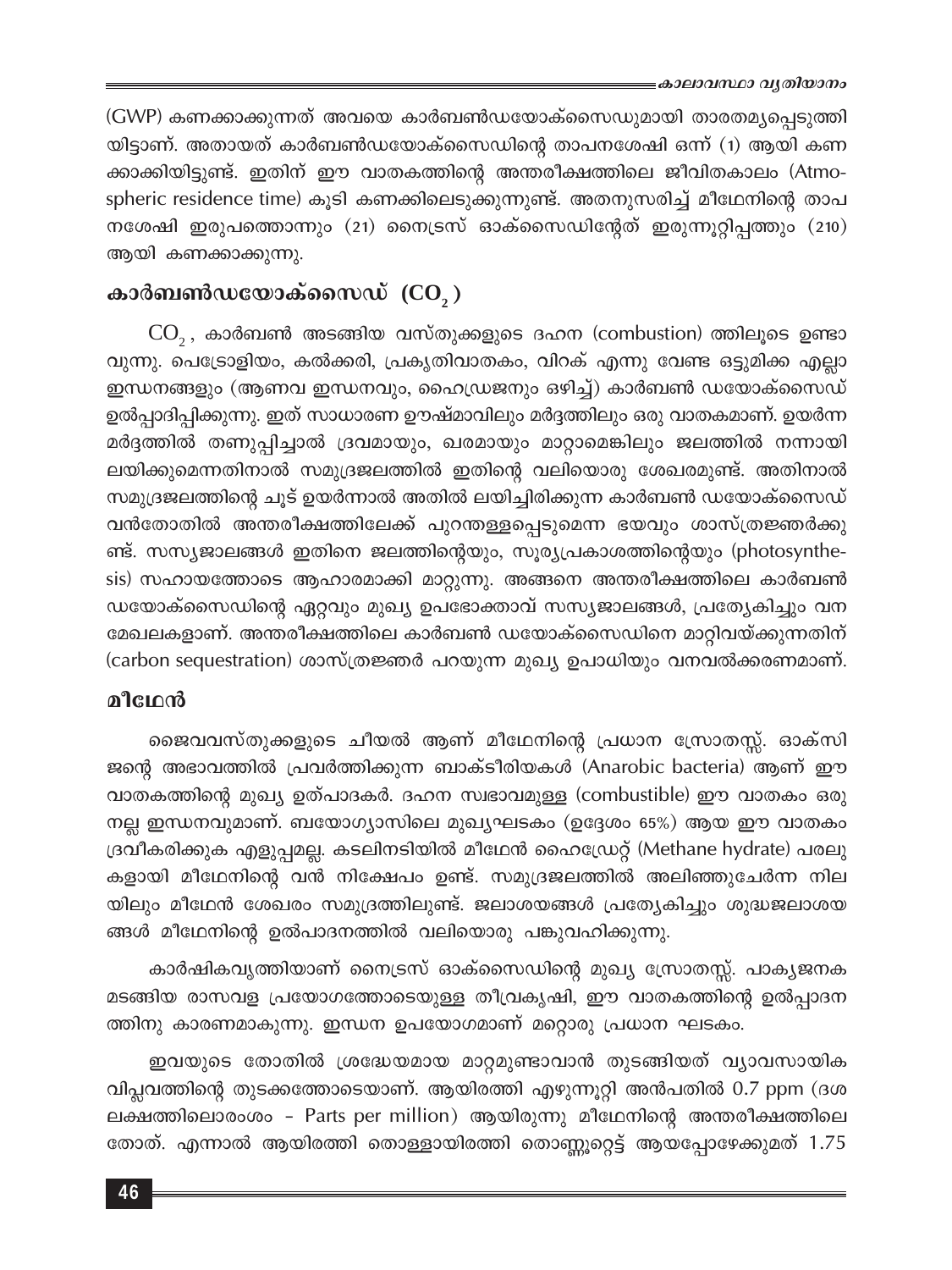ppm ആയി ഉയർന്നു. ഇതേ കാലയളവിൽ നൈട്രസ് ഓക്സൈഡിന്റെ തോത്  $0.27$  ppm ൽ നിന്നും 0.314 ppm ആയി ഉയർന്നു. കാർബൺഡയോക്സൈഡാവട്ടെ 280 ppm ൽ നിന്നും 377 ppm ആയി ഉയർന്നു.

### കേരളത്തിലെ അവസ്ഥ

ഹരിതഗൃഹവാതകങ്ങളുടെ പുറന്തള്ളൽ കാലാവസ്ഥയിലുണ്ടാക്കുന്ന മാറ്റങ്ങൾ തദ്ദേ ശീയമായി (Local) കണക്കാക്കാൻ കഴിയില്ല. ഇവ അന്തരീക്ഷത്തിൽ വളരെ വേഗം വ്യാപി ക്കുമെന്നതുകൊണ്ട് ഇവയുണ്ടാക്കുന്ന കാലാവസ്ഥാ മാറ്റങ്ങൾ ആഗോളാടിസ്ഥാനത്തിൽ വിശകലനം ചെയ്യേണ്ടിയിരിക്കുന്നു. അതിനാലാണ് ഇത്തരം വാതകങ്ങളുടെ പുറന്ത ള്ളൽ നിയന്ത്രിക്കുന്നതിന് ക്യോട്ടോ പ്രോട്ടോക്കോൾ തുടങ്ങിയ അന്താരാഷ്ട്ര ഉടമ്പടി കൾ നിലവിൽ വന്നതും.

ഹരിതഗൃഹവാതകങ്ങൾ മൂലമുണ്ടാകുന്ന കാലാവസ്ഥാമാറ്റം പ്രാദേശികമായി കണ ക്കാക്കാനാവില്ലെങ്കിലും ഇവയുടെ ഉൽപ്പാദനവും പുറന്തള്ളലും സംബന്ധിച്ച പ്രാദേ ശിക കണക്കെടുപ്പുകൾ ആവശ്യമാണ്. തിരുവനന്തപുരത്തെ സെന്റർ ഫോർ എർത്ത് സയൻസ് സ്റ്റഡീസിൽ (Centre for Earth Science Studies - CESS) ഈ ഹരിതഗൃഹവാതക ങ്ങളെപ്പറ്റി പഠനങ്ങൾ നടക്കുന്നുണ്ട്. സമീപകാലത്ത് ഈ ഹരിതഗൃഹവാതകങ്ങളുടെ പ്രാദേശിക ഉൽപ്പാദനത്തിലുണ്ടായ ഏറ്റക്കുറച്ചിലുകൾ കൗതുകകരവും കൂടിയാണ്.

മുൻ പറഞ്ഞതുപോലെ കാർബൺ ഡൈ ഓക്സൈഡിന്റെ മുഖ്യസ്രോതസ്സ് ഇന്ധ നങ്ങളുടെ പ്രത്യേകിച്ചും, പെട്രോളിയം ഇന്ധനങ്ങളുടെ ഉപയോഗമാണ്. ഇവയുടെ വ്യാവ സായിക ഉപയോഗത്തേക്കാൾ ഗതാഗത രംഗത്തെ ഉപയോഗത്തിലാണ് സമീപകാലത്ത് വൻ വർദ്ധനവ് ഉണ്ടായിരിക്കുന്നത്. നമ്മുടെ റോഡുകൾ തിങ്ങിനിറഞ്ഞ് ഇഴഞ്ഞു നീങ്ങുന്ന വാഹനനിര പുറന്തള്ളുന്നത് ദശലക്ഷക്കണക്കിന് ടൺ കാർബൺ ഡയോക്സൈഡാ ണ്. ഇതിന് മുഖ്യകാരണം സ്വകാര്യ വാഹനങ്ങളുടെ എണ്ണത്തിലുണ്ടായിട്ടുള്ള വർദ്ധന യാണ്. അനുബന്ധമായി ചേർത്തിട്ടുള്ള ഗ്രാഫുകളിൽ നിന്നും ഈ വർദ്ധനവ് പ്രകടമാ ണല്ലോ. വ്യവസായശാലകൾ പുറന്തള്ളുന്നതിന്റെ നാലിരട്ടിയോളമാണ് വാഹനങ്ങളിൽ നിന്നുള്ള കാർബൺ ഡയോക്സൈഡ് എന്നു മാത്രമല്ല, വർഷംതോറും ഇവ രണ്ടിലുമു ണ്ടാവുന്ന വർദ്ധനയുടെ തോതും വ്യത്യസ്തമാണ്. വാഹനങ്ങളിൽ നിന്നുള്ള കാർബൺ ഡയോക്സൈഡ് അതിവേഗം കൂടിക്കൊണ്ടിരിക്കുന്നു. ഈ സ്ഥിതി സവിശേഷ ശ്രദ്ധ അർഹിക്കുന്നതാണ്. വാഹനങ്ങളുടെ എണ്ണത്തിലുണ്ടാവുന്ന അനിയന്ത്രിതമായ വർദ്ധ നവ്, പൊതു ഗതാഗത സംവിധാനത്തിന്റെ ശരിയായ വികസനത്തിലൂടെ തടയാവുന്ന താണ്. ഇതുമൂലം ഈ മേഖലയിൽ നിന്നുള്ള കാർബൺ ഡയോക്സൈഡ് കുറയ്ക്കാ മെന്നു മാത്രമല്ല, അത്രയും കൂടി ഇന്ധനങ്ങൾ നമുക്ക് വ്യാവസായിക ഉൽപ്പാദന മേഖല കളിൽ ഉപയോഗിക്കാൻ കഴിയുകയും ചെയ്യും.

കേരളത്തിൽ പ്രധാന മേഖലകളിൽ നിന്നും പുറന്തള്ളപ്പെടുന്ന മീഥേനിന്റെ അവസ്ഥ കുറേക്കൂടി രസകരമാണ്. മീഥേനിന്റെ പ്രധാനസ്രോതസ്സുകൾ ജലാശയങ്ങളും, നെൽകൃ ഷിയും, കന്നുകാലി വളർത്തലും, ഇന്ധന ഉപഭോഗവും ആണ്. ഇതിൽ പലതിലും സമീ പകാലത്ത് കുറവ് വന്നിട്ടുണ്ടെന്നത് ഒരു തരത്തിൽ ആശ്വാസത്തിനു വക തരുന്നുണ്ടെ ങ്കിലും അവയുടെ കാരണങ്ങൾ അഭിമാനകരമല്ല. ഉദാഹരണത്തിന് നെൽകൃഷിയിൽ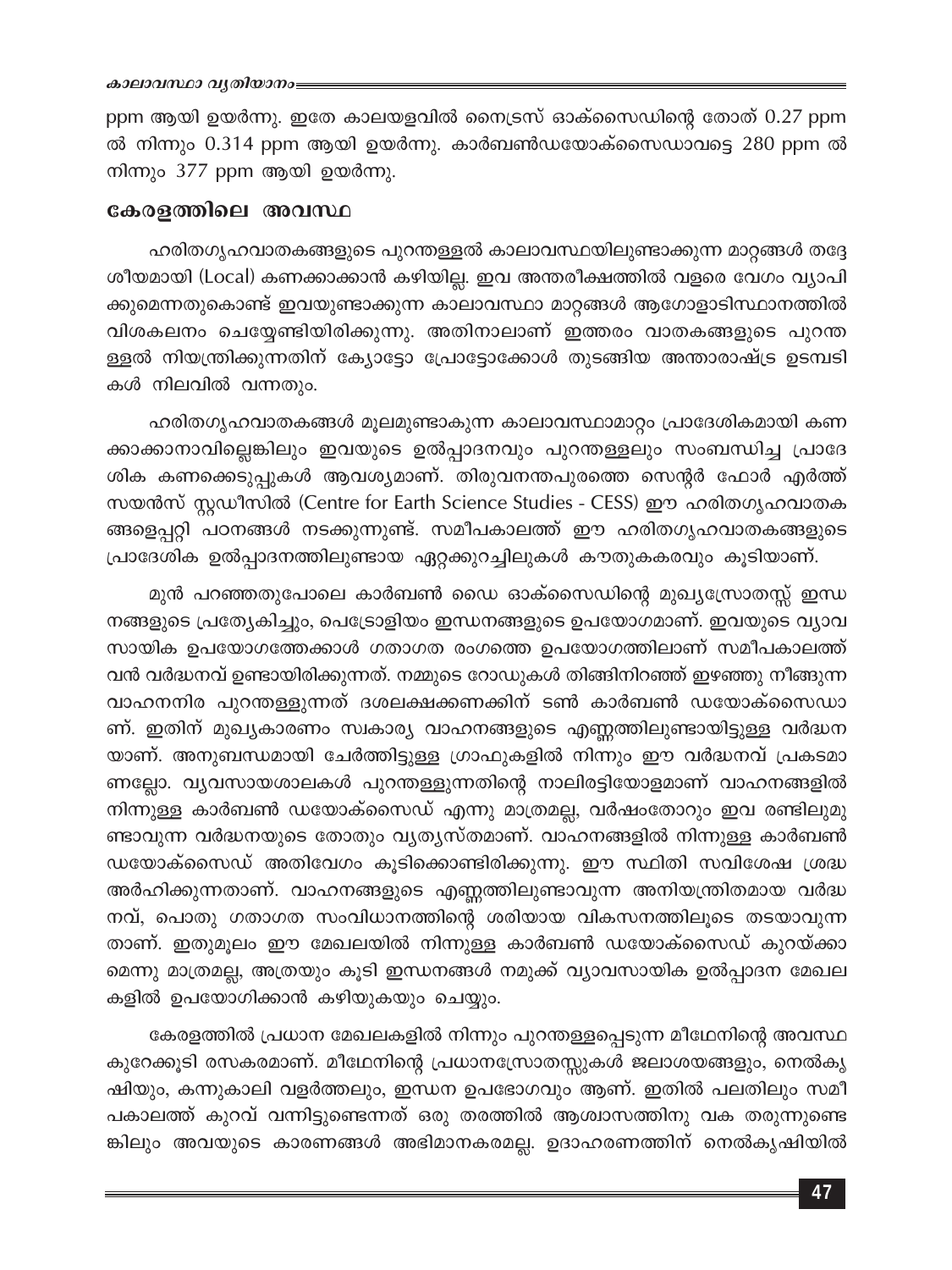വന്നിട്ടുള്ള വൻകുറവ്, നെൽകൃഷിയിൽ നിന്നും ഉൽപ്പാദിപ്പിക്കപ്പെടുന്ന മീഥേനിന്റെ അള വിൽ വൻകുറവ് വരുത്തിയിരിക്കുന്നു. പക്ഷേ അത് നമ്മുടെ മുഖ്യഭക്ഷണമായ അരിക്ക് മറ്റ് സംസ്ഥാനങ്ങളെ ആശ്രയിക്കേണ്ട അവസ്ഥയും സംജാതമാക്കി. ഇതു തന്നെയാണ് കന്നുകാലി വളർത്തലിൽ നിന്നും ഉൽപ്പാദിപ്പിക്കപ്പെടുന്ന മീഥേനിന്റെയും സ്ഥിതി. ഈ മേഖലയിലും വൻ കുറവാണ് സമീപകാലത്ത് ഉണ്ടായിരിക്കുന്നത്. ഇതിന് നമ്മുടെ കന്നു കാലി പരിപാലനത്തിലുണ്ടായ മേൻമയേക്കാൾ, കന്നുകാലികളുടെ എണ്ണത്തിലുണ്ടായ കുറവാണ് മുഖ്യകാരണം. അനുബന്ധമായി ചേർത്തിട്ടുള്ള ഗ്രാഫുകൾ ഈ വ്യതിയാ നത്തെ വ്യക്തമാക്കുന്നു.

മീഥേനിന്റെ മറ്റൊരു പ്രധാനസ്രോതസ്സ് ജലാശയങ്ങളാണ്. ഇവയിൽ ശുദ്ധജലാശ യങ്ങൾ തീരദേശത്തുള്ള ഉപ്പുരസം കലർന്ന കായലുകളേക്കാൾ ഉയർന്ന അളവിൽ മീഥേൻ പുറന്തള്ളുന്നവയാണ്. ജലാശയങ്ങളിൽ നിന്നുള്ള മീഥേൻ ഉൽപ്പാദനത്തെപ്പറ്റി സെസ്സിൽ (CESS) നടന്ന പഠനങ്ങൾ സൂചിപ്പിക്കുന്നത് സമീപകാലത്തായി നമ്മുടെ തീരദേശ കായ ലുകളിൽ നിന്നുള്ള മീഥേൻ നിർഗമനത്തിൽ കുറവുണ്ടായിരിക്കുന്നു എന്നാണ്. ഇതി നൊരു കാരണമായി മനസ്സിലാക്കുന്നത് കായലുകളിൽ നടന്നിരുന്ന തൊണ്ടഴുക്കൽ മുത ലായ പ്രക്രിയകളിൽ വന്ന കുറവാണ്.

മീഥേൻ ഉൽപ്പാദനത്തിന്റെ മറ്റു സ്രോതസ്സുകളായ പെട്രോളിയം ഇന്ധനങ്ങളുടെ ഉപഭോഗവും, ഖരമാലിന്യ നിക്ഷേപവും വർദ്ധിച്ചുകൊണ്ടിരിക്കുന്നത് മുൻ പറഞ്ഞ കുറ വുകൾക്ക് ഒരു പരിധിവരെ മങ്ങലേൽപ്പിക്കുന്നുമുണ്ട്.





കേരളത്തിലെ ചില കായലുകളിൽ നിന്നുള്ള മീഥേൻ നിർഗ്ഗമനത്തിന്റെ തോത്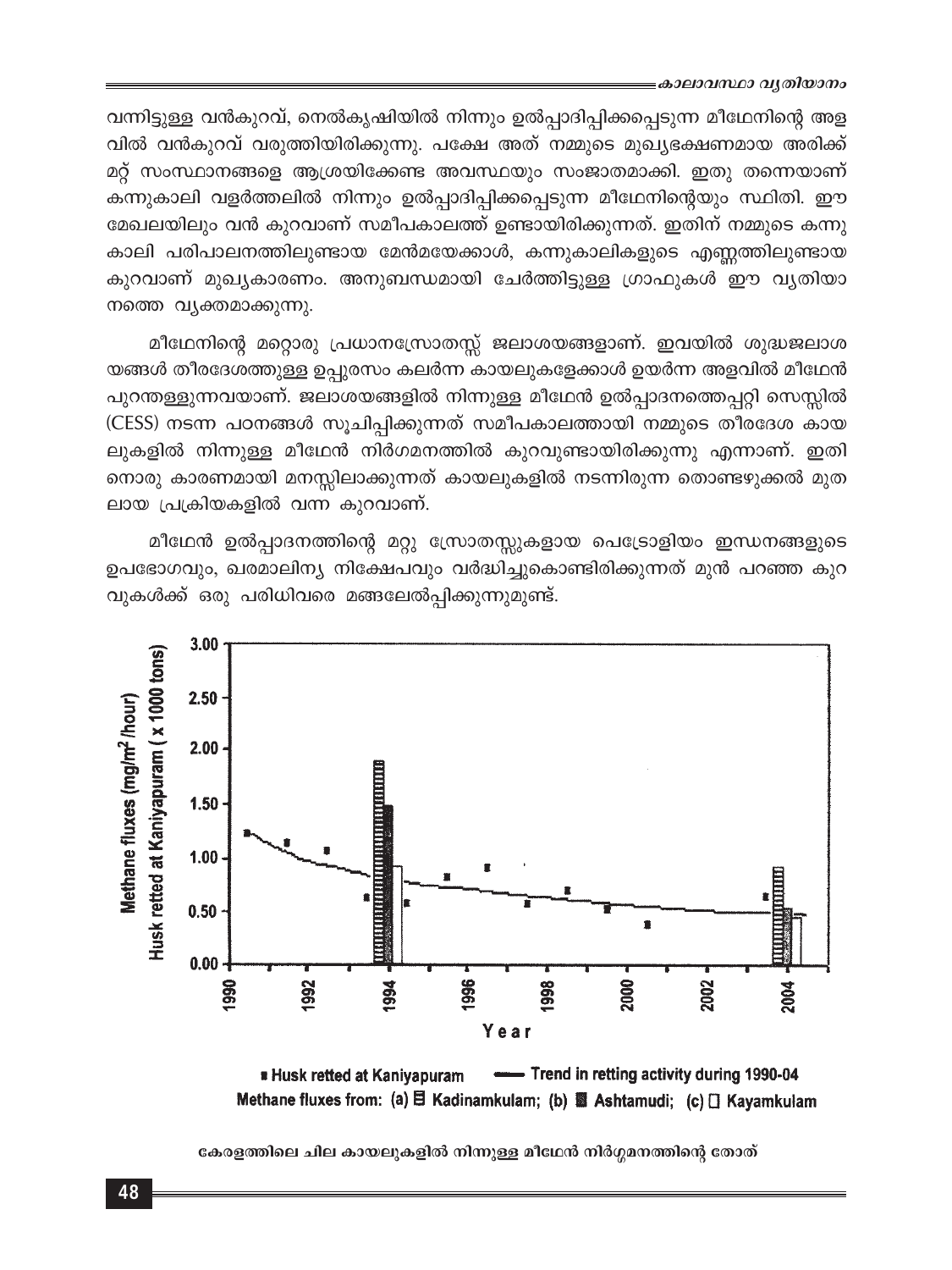

കേരളത്തിൽ കന്നുകാലി വളർത്തലിൽ നിന്നും ഉൽപ്പാദിപ്പിക്കപ്പെടുന്ന മീഥേൻ (Methane)



കേരളത്തിൽ നെൽകൃഷിയിൽ നിന്നും ഉൽപ്പാദിപ്പിക്കപ്പെടുന്ന മീഥേൻ (Methane)